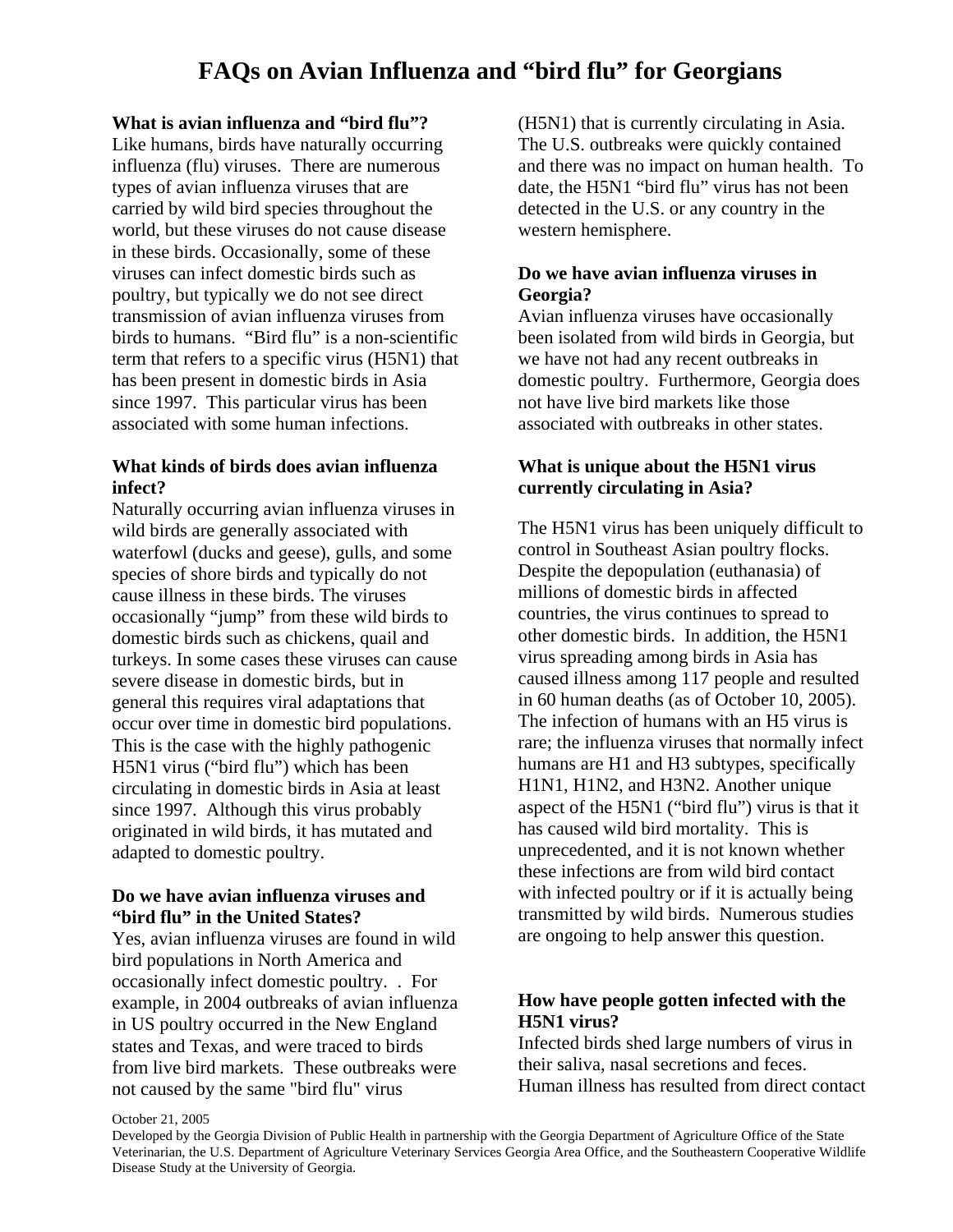# **FAQs on Avian Influenza and "bird flu" for Georgians**

with birds and their feces or with environments contaminated with infected bird feces. In areas that have had human illness with the H5N1 virus it is fairly common to have chickens roaming free and potentially contaminating the environment. Children who play in a contaminated environment have been at risk of infection. In addition, because families often depend upon these birds for income and sustenance, they often butcher sick birds and consume them. Hand butchering sick birds exposes people to high levels of the virus. Sustained human to human spread of the H5N1 virus has not occurred. All human cases of H5N1 infections have been restricted to Asia.

#### **Does the virus travel easily from birds to humans?**

No, the number of people that have become ill with bird flu is very small considering the size and duration of the outbreak among domestic birds and the large number of persons who have been exposed.

### **How is an avian influenza outbreak among birds different than an influenza pandemic?**

An influenza outbreak among birds occurs when the virus causes serious illness or death and is spread from bird to bird. If the avian virus is contagious to people, then humans may inadvertently become infected due to exposure to sick birds. An influenza pandemic can occur when the avian virus infecting humans changes and then spreads easily from person to person. This results in an epidemic over a wide geographical area, usually over more than one continent, or a pandemic.

# **What is the risk of the H5N1 virus currently circulating in Asia to cause a worldwide pandemic?**

Flu viruses are constantly changing over time. The H5N1 virus could become a pandemic

strain in one of two ways: 1) it could exchange genetic material from a human flu virus and acquire the ability to easily transmit between people; or 2) it could mutate over time and adapt to human cells. This second process would likely happen over the course of several years.

#### **How is H5N1 spreading in Asia?**

The H5N1 virus is spread between birds through contact between an uninfected bird and an infected bird's saliva, nasal secretions, or feces. The movement of infected poultry, contaminated poultry equipment, or people with virus-contaminated clothing or shoes results in the international movement of the H5N1 virus. Historically, the movement of poultry-adapted avian influenza strains does not involve wild birds. Recently, there has been some evidence that migratory waterfowl may have spread the Asian H5N1 "bird flu" virus to domestic poultry across national borders, but the mechanism of this spread is not yet fully understood and it is unknown if this virus will remain in wild bird populations once they are infected.

# **What is the risk of H5N1 arriving in Georgia?**

The risk of H5N1 infection among birds in Georgia is very low. No poultry or poultry products from countries affected with avian influenza are legally allowed to enter the U.S. In addition, there is no overlap of migratory pathways between any wild birds in Georgia and Asia. Travelers from affected countries could possibly introduce the virus to the United States through inadvertent or intentional movement of the H5N1 virus or infected birds.

# **If I see a dead bird in Georgia, is it likely to have bird flu?**

There is surveillance for avian influenza among shorebirds, waterfowl, and poultry in the Southeast and Georgia, and this will detect

#### October 21, 2005

Developed by the Georgia Division of Public Health in partnership with the Georgia Department of Agriculture Office of the State Veterinarian, the U.S. Department of Agriculture Veterinary Services Georgia Area Office, and the Southeastern Cooperative Wildlife Disease Study at the University of Georgia.